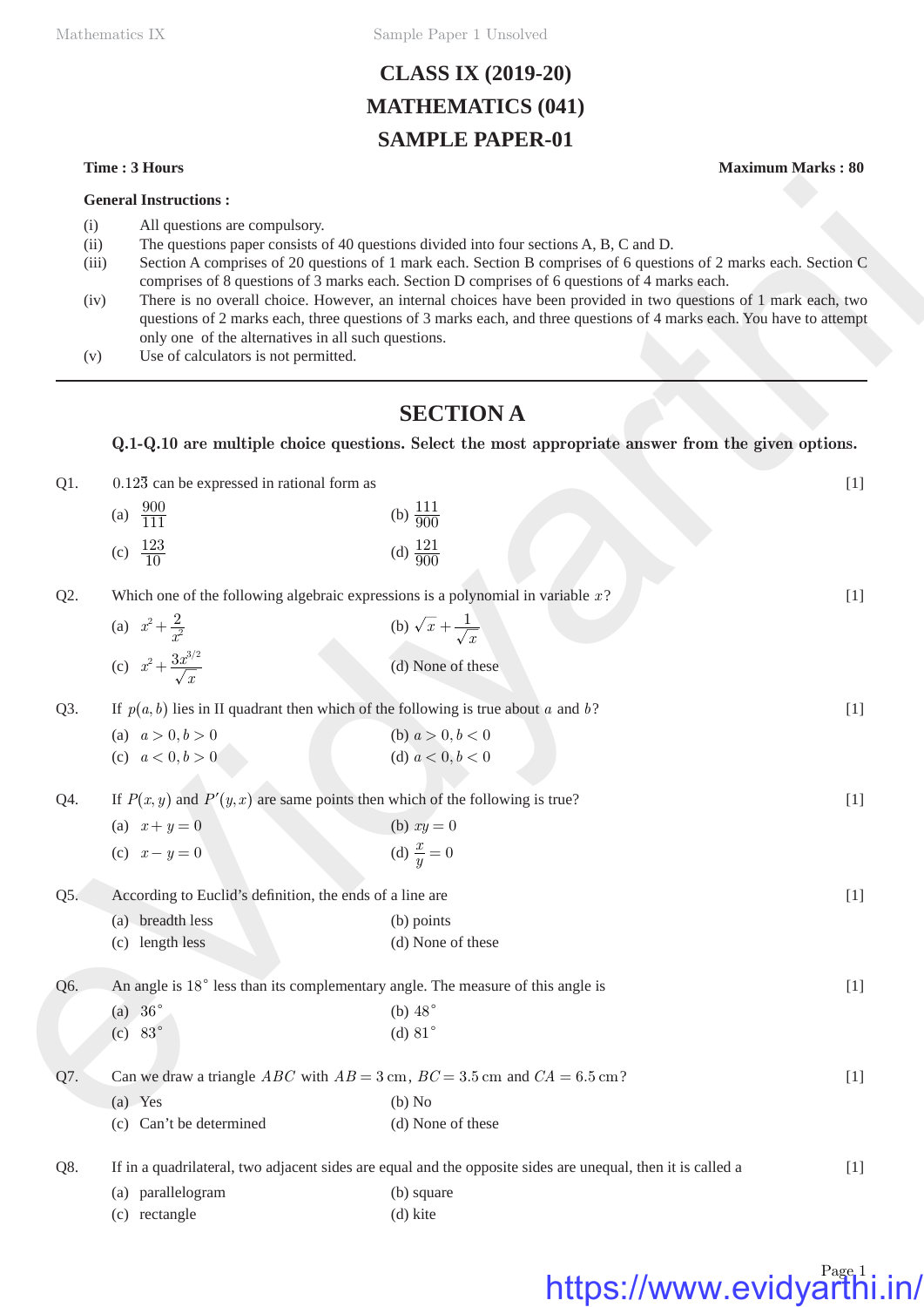| Q9. | The area of a rhombus is $20 \text{ cm}^2$ . If one of its diagonals is 5 cm, the other diagonal is |            |  |
|-----|-----------------------------------------------------------------------------------------------------|------------|--|
|     | (a) $5 \text{ cm}$                                                                                  | $(b) 6$ cm |  |

(c) 8 cm (d) 10 cm

Q10. In the given pentagon  $ABCDE$ ,  $AB = BC = CD = DE = AE$ . The value of *x* is [1]



|   | (a) $36^\circ$ | (b) $54^\circ$             |
|---|----------------|----------------------------|
| . | $- - -$        | $\cdots$ $\cdots$ $\cdots$ |

### **(Q.11-Q.15) Fill in the blanks :**

|      | (b) $54^\circ$<br>(a) $36^\circ$<br>(d) $108^\circ$<br>(c) $72^\circ$                                                    |       |
|------|--------------------------------------------------------------------------------------------------------------------------|-------|
|      | $(Q.11-Q.15)$ Fill in the blanks:                                                                                        |       |
| Q11. | The construction of a $\triangle$ LMN in which $LM = 8$ cm, $\angle L = 45^{\circ}$ is possible when $(MN + LN)$ is  cm. | $[1]$ |
| Q12. | The sides of a triangle are 25 cm, 17 cm and 12 cm. The length of the altitude on the longest side is equal to  cm. [1]  |       |
|      | <b>OR</b><br>Perimeter of an equilateral triangle is always equal to  times of length of sides.                          |       |
| Q13. | of a solid is the amount of space enclosed by the bounding surface.                                                      | $[1]$ |
| Q14. | is the value of the middle most observation (s).                                                                         | $[1]$ |
| Q15. | An activity which results in a well defined end is called an                                                             | $[1]$ |
|      | $(Q.16-Q.20)$ Answer the following :                                                                                     |       |
| Q16. | What is the degree of zero polynomial?                                                                                   | $[1]$ |
| Q17. | Write the coordinates of the point which lies at a distance of $x$ units from $X$ -axis and $y$ units from $Y$ -axis.    | $[1]$ |
| Q18. | If $\triangle ABC$ is congruent to $\triangle PQR$ , find the length of QR.                                              | $[1]$ |
|      | $\boldsymbol{P}$<br>А<br>5<br>$\boldsymbol{B}$<br>$\mathcal{C}_{0}^{0}$<br>$\cal R$<br>$\,4\,$<br>Q                      |       |
| Q19. | The volume of a sphere is 38808 cm <sup>3</sup> . Find its radius.                                                       | $[1]$ |
| Q20. | Find the range of the following data;                                                                                    | $[1]$ |
|      |                                                                                                                          |       |



Q20. Find the range of the following data; [1] 25, 18, 10, 20, 22, 16, 6, 17, 12, 30, 29, 32, 10, 19, 13, 31.

# **SECTION B**

Q21. Simplify  $\sqrt{2}$  2  $\sqrt{a}$  a 6 + + *b*  $2 \hspace{3.1em} 3b$  . https://www.evidyarthi.in/ [2]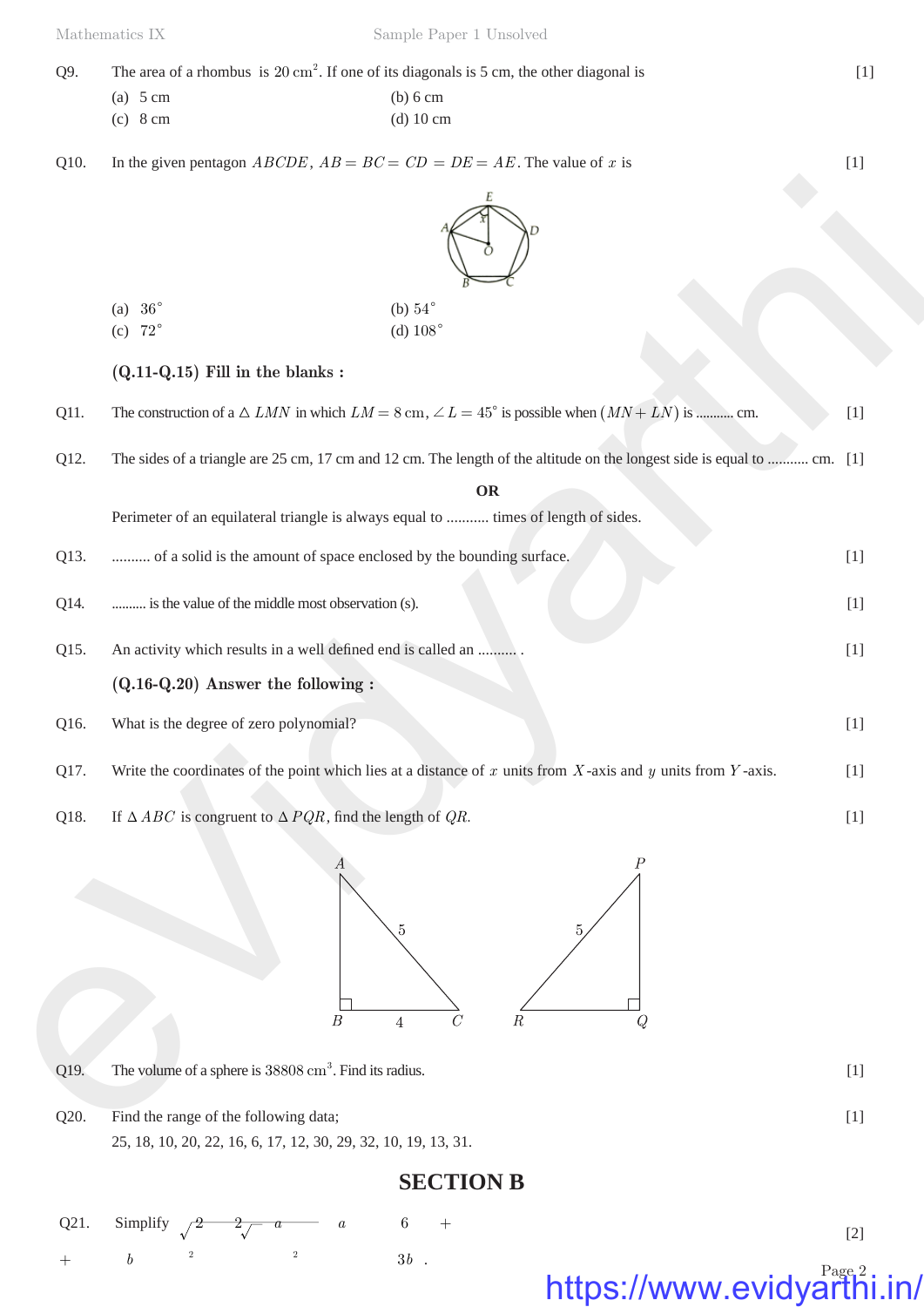Simplify : 
$$
\frac{4+\sqrt{6}}{4-\sqrt{6}} + \frac{4-\sqrt{6}}{4+\sqrt{6}}
$$

Q22. State Euclid's fifth postulate. [2]

Q23. In the given figure, find the value of  $x$ . [2]





In the given figure, if  $BC = 2.6$  cm, then find  $2BD + \frac{BC}{2}$ 



- Q25. Find the coordinates of the point : [2]
	- (i) Which lies on *x* axes both.
	- (ii) Whose abscissa is 2 and which lies on the *x* -axis.
- Q26. The sides of a triangular field are 51 m, 37 m and 20 m. Find the number of flower beds that can be prepared, if each bed is to occupy  $9 \text{ m}^2$  of space.  $\sigma$  of space. [2]

#### **OR**

Two cylindrical vessels have their base radii as 16 cm and 8 cm respectively. If their heights are 8 cm and 16 cm respectively, then find the ratio of their volumes.

### **SECTION C**

Q27. The following table gives the number of pairs of shoes and their corresponding price. [3]

| Number of pair of shoes            |  |                  |  |
|------------------------------------|--|------------------|--|
| Corresponding price (₹ in hundred) |  | $\vert 20 \vert$ |  |

Plot these as ordered pairs and join them. What type of graph do you get ?

**OR**

Draw the graph of the linear equation  $x + 2y = 8$  and find the point on the graph where abscissa is twice the value of ordinate.

Q28. In the given figure, find  $\angle x$  if  $AB \parallel CD$ . [3]

# https://www.evidyarthi.in/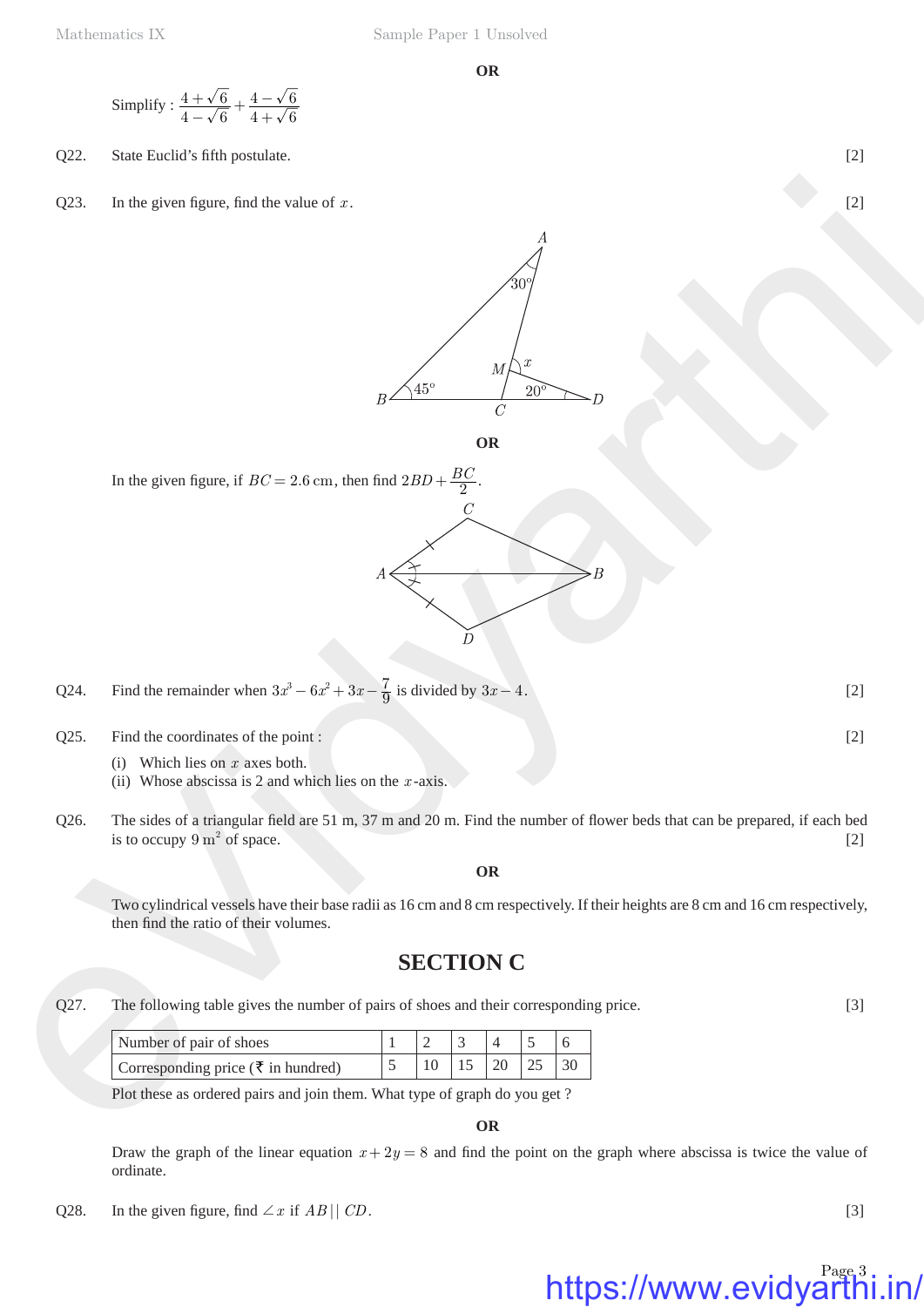

- Q29. In an isosceles triangle *ABC*, with  $AB = AC$ , the bisectors of  $\angle B$  and  $\angle C$  intersect each other at *O*. Join *A* to *O*. Show that :
	- $(i)$   $OB = OC$
	- (ii)  $AO$  bisects  $\angle A$  [3]



Q30. In the given figure,  $O$  is the centre of the circle. Find the value of  $x$ . [3]



```
Q31. Construct an angle of 7\frac{1}{2}, using compass and rules only. [3]
```
- Q32. The area of the parallelogram  $ABCD$  is 90 cm<sup>2</sup>. Find
	- (i)  $ar(||gmABEF)$
	- (ii)  $ar(\triangle ABD)$
	- (iii)  $ar(\Delta BEF)$  [3]



Q33. Find the ratio of the curved surface areas of two cones, if the diameters of their bases are equal and slant heights are in the  $r \text{ ratio } 3:4.$  [3]

**OR**

The sides of a triangle are  $x$ ,  $x + 1$ ,  $2x - 1$  and its area is  $x\sqrt{10}$ . Find the value of  $x$ .

https://www.evidyarthi.in/